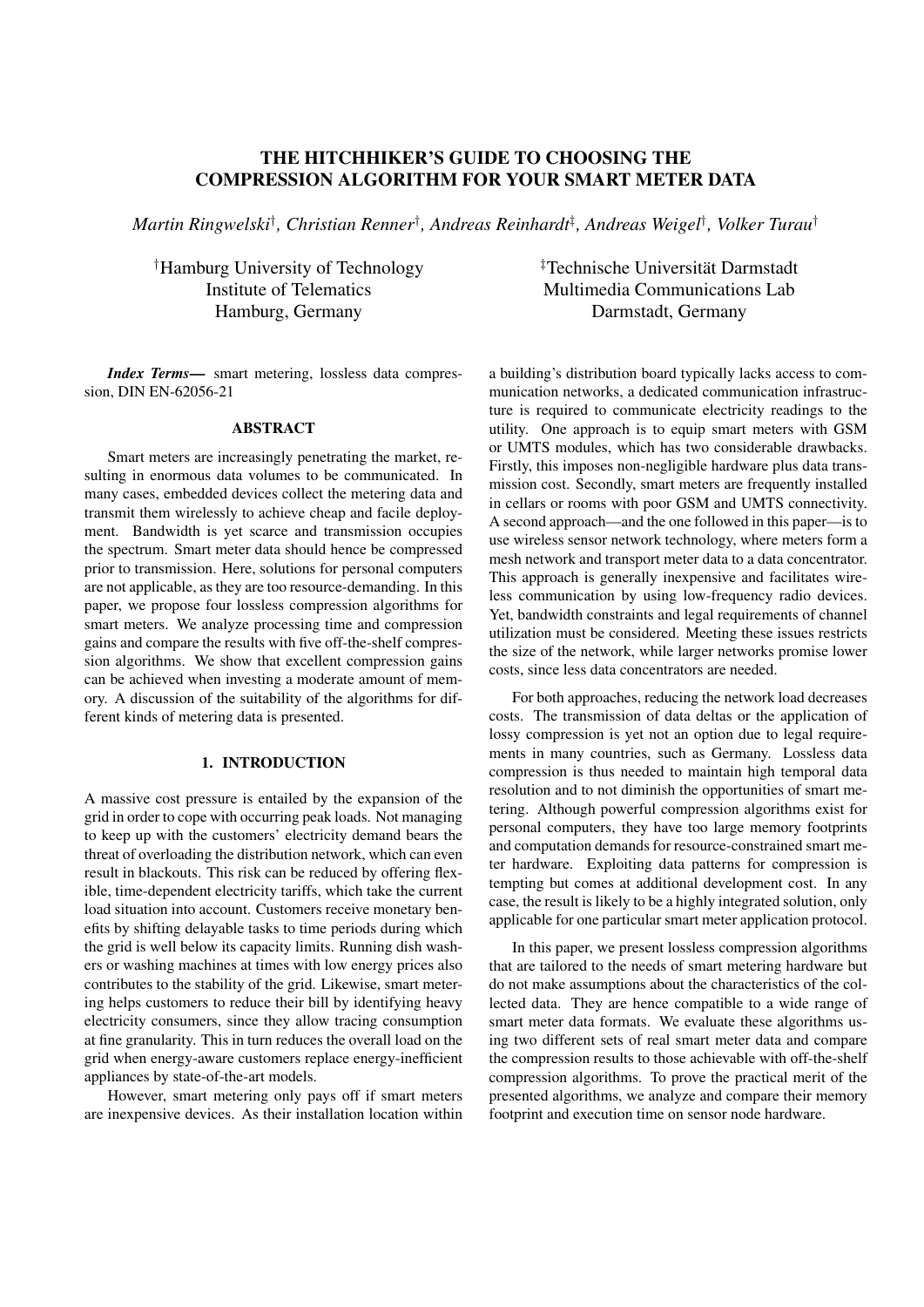# 2. RELATED WORK

The increasing distribution of smart metering devices [1] leads to the availability of power consumption traces at an unprecedented temporal resolution. One predominantly envisioned application domain is the adaptation to smart markets with highly flexible tariffs [2], since this domain strongly relies on the availability of consumption data collected in a near real-time manner. Recent research results however present further opportunities that rely on information about a household's power consumption behavior, e.g., the detection of household activities [3] or the support of ambient assisted living [4]. Although work on capturing and analyzing the power consumption of buildings and appliances has already been presented in the late 1980s ([5, 6]), the optimization of the actual communication of sensor data between the meter and a processing node has not been analyzed in detail to date. We dedicatedly address this shortcoming by presenting approaches to compress smart meter data prior to transmission.

While various data compression solutions for personal computers, such as LZ77 [7] or LZW [8], have been presented several decades ago, the field of data compression on embedded sensing systems has only recently been addressed in detail. The cardinal difference between these two worlds, however, is their objective; on personal computers, the sole target is a reduction of the file size. In contrast, embedded systems commonly target the minimization of their energy balance, i.e., they need to carefully weigh up computation and communication against each other ([9, 10]). Many smart metering devices, such as smart water meters, are likely to be battery-powered, since no other power supply may be available. Compression algorithms hence need to be sufficiently lightweight to operate even on small, resource-constrained devices. Existing algorithms have been adapted to embedded systems, e.g., the SBZIP algorithm [11], a derivative of BZIP2. Likewise, Sadler and Martonosi [12] have proposed RT-LZW, a special adaptation of the LZW algorithm. Solutions specifically tailored to embedded systems include the extraction of linearized trends in the data [13] and the use of Kalman filters for packet predictions [14]. To the best of our knowledge, the applicability of data compression on power consumption readings has only been analyzed for two application-agnostic compression algorithms in [15].

Existing projects that collect power traces and make them available for research purposes include the REDD dataset [16] and the *tracebase* project<sup>1</sup>. Here, readings are collected in intervals of approximately one second, resulting in around 86 400 readings per day. Under the assumption that each reading requires at least 16 bits to be represented, this equals daily traffic of between 70 and 175 kB. This figure clearly motivates the application of data compression in order to reduce the utilization of the communication channel and to remove redundancies in the input data prior to their transmission.

### 3. COMPRESSION ALGORITHMS

For the compression of smart meter data, we have derived four lossless data compression approaches. They have been particularly designed with regard to their applicability on embedded systems, i.e., a small footprint both in terms of program memory and RAM as well as low processing time. Besides presenting their design in more detail, we introduce the existing compression algorithms that we have used as a reference.

### 3.1. Adaptive Trimmed Huffman Coding

The Adaptive Trimmed Huffman (ATH) method is described in [17] and was specifically developed for its application in energy-constrained wireless sensor networks. It is an adaptive entropy coding scheme, i.e., it adapts to the symbol distribution during runtime. A restriction of the maximum Huffman code tree size is imposed in order to reduce the algorithm's memory demand. Hence, an additional prefix bit signals whether the following sequence refers to a symbol stored in the tree, or if it is an unencoded symbol.

#### 3.2. Adaptive Markov Chain Huffman Coding

The Markov Chain Huffman (MCH) coding method is based on determining the transition probabilities of successive symbols. For each symbol in the input sequence, MCH establishes a Huffman tree [18] for all possible successor symbols. It is thus well suited for sequences in which strong interdependencies between symbols exist. For application in smart metering, we have slightly extended this concept of MCH coding, in which the underlying data must be known in advance. We term this resulting scheme, which bears the possibility to adapt to the input sequence, adaptive Markov Chain Huffman (AMCH) coding. In order to enable the Huffman trees to incorporate unknown elements during runtime (e.g., unexpected power readings), we have implemented an escape symbol analog to dynamic Huffman coding [19] in each tree. By transmitting this escape symbol, yet unknown successor symbols can be transmitted unencoded and integrated into the dynamic Huffman tree during runtime.

### 3.3. tiny Lempel Ziv Markov Chain Algorithm

The Lempel Ziv Markov Chain Algorithm (LZMA) relies on the combination of a dictionary-based compression mechanism with a range coding step. Each symbol in the output sequence is prefixed by a flag that determines whether it represents a reference to the dictionary or the output of the range coder. In contrast to LZMA, the tiny Lempel Ziv Markov Chain Algorithm (tLZMA) uses a constrained history window of 128 bytes for the dictionary coding step and entirely omits the range coding step. Furthermore, references to the dictionary are encoded by an optimal prefix code in order to optimize the algorithm's performance.

<sup>1</sup>http://www.tracebase.org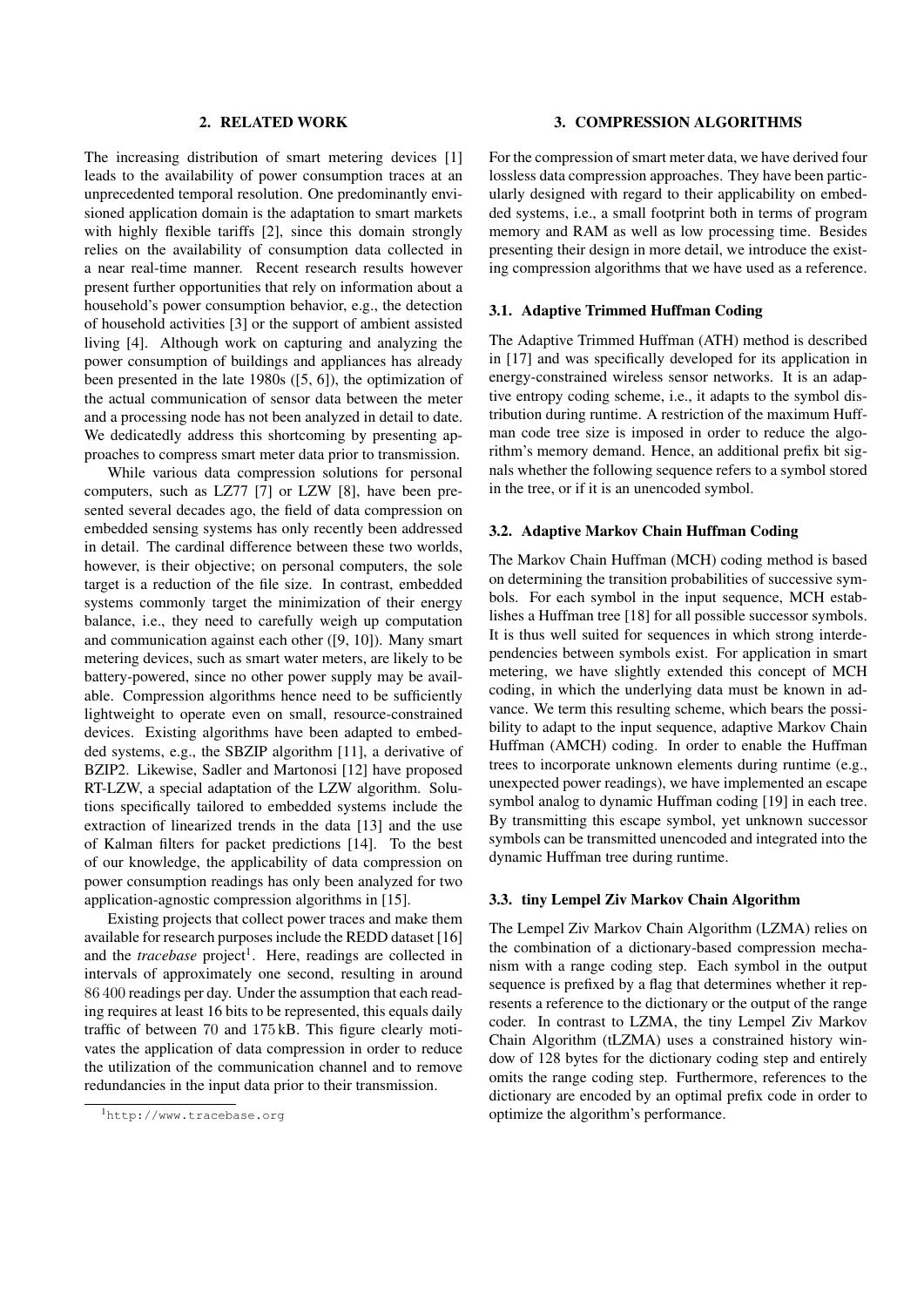### 3.4. Lempel Ziv Markov Chain Huffman Coding

The Lempel Ziv-Markov Chain-Huffman (LZMH) method is a combination of the tLZMA and ATH methods. Symbols that cannot be resolved in tLZMA's dictionary are not transferred unencoded, but rather looked up in an adaptive Huffman tree. This Huffman tree is constructed analog to the ATH scheme, but it also includes counters for entries that are not present in the tree, such that the prefix bit could be omitted.

# 3.5. Reference Compression Algorithms

To compare the performance with existing desktop computer compression algorithms, we have regarded the ZLIB (1.2.6), BZIP2 (1.0.6), LZMA (9.20), LZW, and the LZSS algorithms [20]. We integrated them into our reference implementation by means of publicly available libraries in the C or C++ programming languages, or developed custom implementations of the LZW and LZSS algorithm, respectively. No specific adaptations to the resource constraints of the underlying hardware platforms were made during the implementation stage.

# 4. EVALUATION METHODOLOGY

We analyzed the presented compression algorithms using the datasets, methods, and metrics explained in the following.

### 4.1. Evaluation Data

In order to cater for a fair comparison and ensure the viability of the compared algorithms in realistic settings, evaluations need to make use of input data that has been collected by monitoring real households and appliances. For that purpose, we used two data sources for our evaluation.

To evaluate the performance of the compression algorithms in a real smart metering scenario, we obtained 3 500 ASCII-coded (EN-62056-21) datasets from a real smart meter installation. Dataset sizes range from 76 to 3 100 bytes and resemble different smart meter reading types. We refer to this dataset as *smart meter* dataset in the remainder.

The second source of data was a deployment of Plugwise  $Circles<sup>2</sup>$ , each of which has been periodically polled to return the measured average power consumption. These traces help customers to identify individual contributors to the overall demand. The devices were sampled approximately once per second, leading to 86 400 readings per data set on average. Due to delays on the wireless link, however, some of the output files contained less values. The data has been converted to a binary format, in which all readings were concatenated. In total, we have gathered 95 datasets of different household appliances, to which we refer to as the *binary encoded daily device reports* in the following.

| Algorithm   | ROM (Byte) | RAM (Byte) |                 |
|-------------|------------|------------|-----------------|
|             |            | static     | stack/heap      |
| <b>LZSS</b> | 544        | 129        | 19              |
| LZW         | 550        | 12416      | 16              |
| ZLIB        | 27960      | 2690       | ca. $> 1000$    |
| <b>BZ2</b>  | 28 3 32    | 1564       | ca. > 100000    |
| <b>LZMA</b> | 34 4 4 2   | 110        | ca. $> 6000000$ |
| ATH         | 592        | 170        | 15              |
| <b>AMCH</b> | 1680       | 1820       | 21              |
| tLZMA       | 992        | 133        | 27              |
| LZMH        | 1428       | 378        | 29              |

Table 1. Memory consumption of the compression algorithm implementations

# 4.2. Methodology and Metrics

We implemented ATH, AMCH, tLZMA, and LZMH in the C programming language and used existing implementations of the reference algorithms. Our implementations were tailored to the capabilities of low-power, low-resource devices. In particular, we did not use dynamic memory allocation, for it is rarely available on the class of expected target devices. Note that the reference algorithms make use of dynamic memory allocation.

For each data source, we compressed all datasets individually and measured the compression rate on a desktop PC. The compression rate is defined as the fraction of total size reduction and inpupt dataset size—i.e., a 10% compression rate is equivalent to decreasing the dataset size by 10% through compression. We use boxplots to depict the spreading of compression rates, where the box represents the upper and lower quartile and the line in the middle the median. The whiskers of the box indicate the minimum and maximum compression rates. We have also measured the real-world processing time for the smart meter data on an ATmega 1281 microprocessor with 8 kB RAM running at 8 MHz. This experiment could only be run for ATH, LZSS, tLZMA, and LZMH due to memory constraints (cf. Table 1). Each dataset was compressed multiple times until a per-dataset standard deviation below 1 ms (the resolution of our measurement clock) was achieved.

# 5. EVALUATION RESULTS

This section assesses the compression algorithms with particular respect to their applicability on embedded devices. We analyze their memory footprint, evaluate the achievable compression rates for real smart metering datasets and device reports, and discuss the compression time overhead in context of the achieved bandwidth savings.

### 5.1. Memory Consumption

The memory footprints of the compression algorithms for an ATmega 1281 are depicted in Table 1. The presented figures

<sup>2</sup>More details about the Plugwise system are available online at http: //www.plugwise.com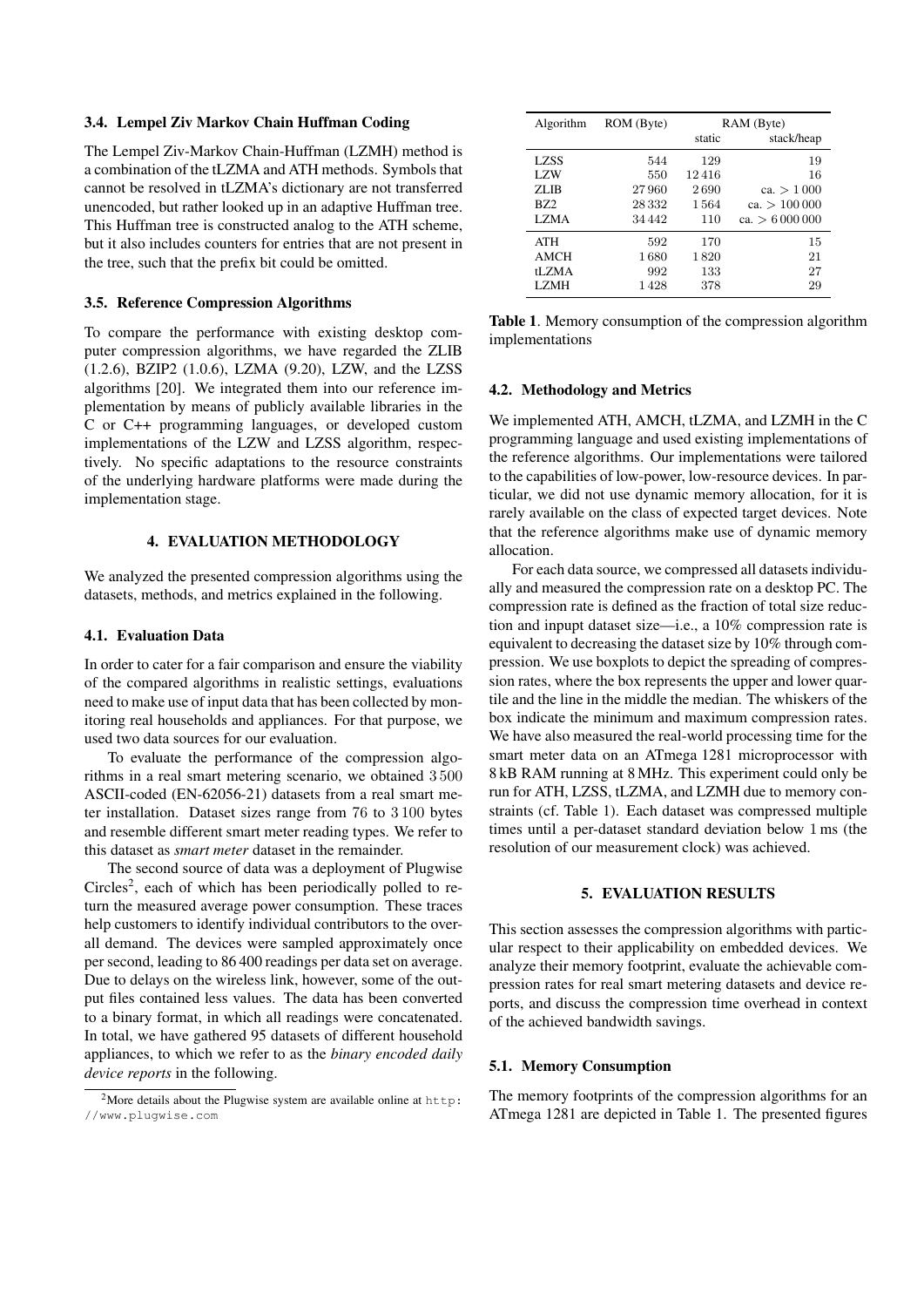

Fig. 1. Compression rates for (a) ASCII encoded smart meter datasets and (b) binary encoded daily device reports

only refer to memory demands for compression execution. Additional memory is required for storing smart meter data, and, of course, for application and network stack code.

The figures show that out-of-the-box solutions, with exception of LZSS, barely fit the capabilities of embedded devices, which in many cases offer only 64-128 kB ROM and 8- 16 kB RAM. In contrast, the approaches presented in this paper comply with available resources, where particularly ATH and tLZMA are extremely lightweight.

### 5.2. Compression Rate

Our analysis shows that smart meter data is well compressible, particularly since all readings comprise a large fraction of digits, i.e., few symbols occur with high frequency and the data has low entropy. However, the variety of reading types and dataset sizes impacts compression performance. Figure 1a depicts the distribution of compression rates. Standard algorithms achieve average compression rates of 50-75% but exhibit large variation. This can be explained by the methods not being able to exploit the structure of datasets with sizes less than 100 bytes. One can observe this also with the more elaborate algorithms AMCH, tLZMA, and LZMA. The latter is close to the high compression rates of the heavy-weight generic compression algorithms. Note that a median compression rate of more than 70% drastically reduces bandwidth utilization by approximately the same percentage. The very simple ATH algorithm yields the lowest while least deviating compression rates. While ATH is outperforming its competitors in case of very small datasets, it does not profit from increased dataset sizes. This is evident from Fig. 2, where the index of the analyzed smart meter data set is indicated on the x-axis (the datasets were sorted by size). The figure shows that using references and wordbooks pays off as soon as smart meter readings exceed a size of 100-200 bytes. Moreover, the one-bit prefix of ATH codes diminishes its compression rates for data sets with few, frequent symbols. However, ATH is capable of cutting all data down to almost half of their size. Compared to its function logic and code size, which has been specifically tailored to embedded devices, this represents a remarkable result.

For large datasets with only small deltas between individual readings, compression performance is further increased. The results for the binary encoded daily device reports are shown in Fig. 1b. Again, ATH produces comparably low compression rates with a maximum of 63%, which is as low as the worst rate produced by its opponents excluding AMCH. The latter achieves fair results, yet suffers from significant outliers with less than 20% compression rate. All other algorithms offer a comparable performance, where LZSS exhibits the largest deviation, because it does not encode frequent references with less bits, as, e.g., LZMH.



Fig. 2. Compression ratio vs. smart meter dataset size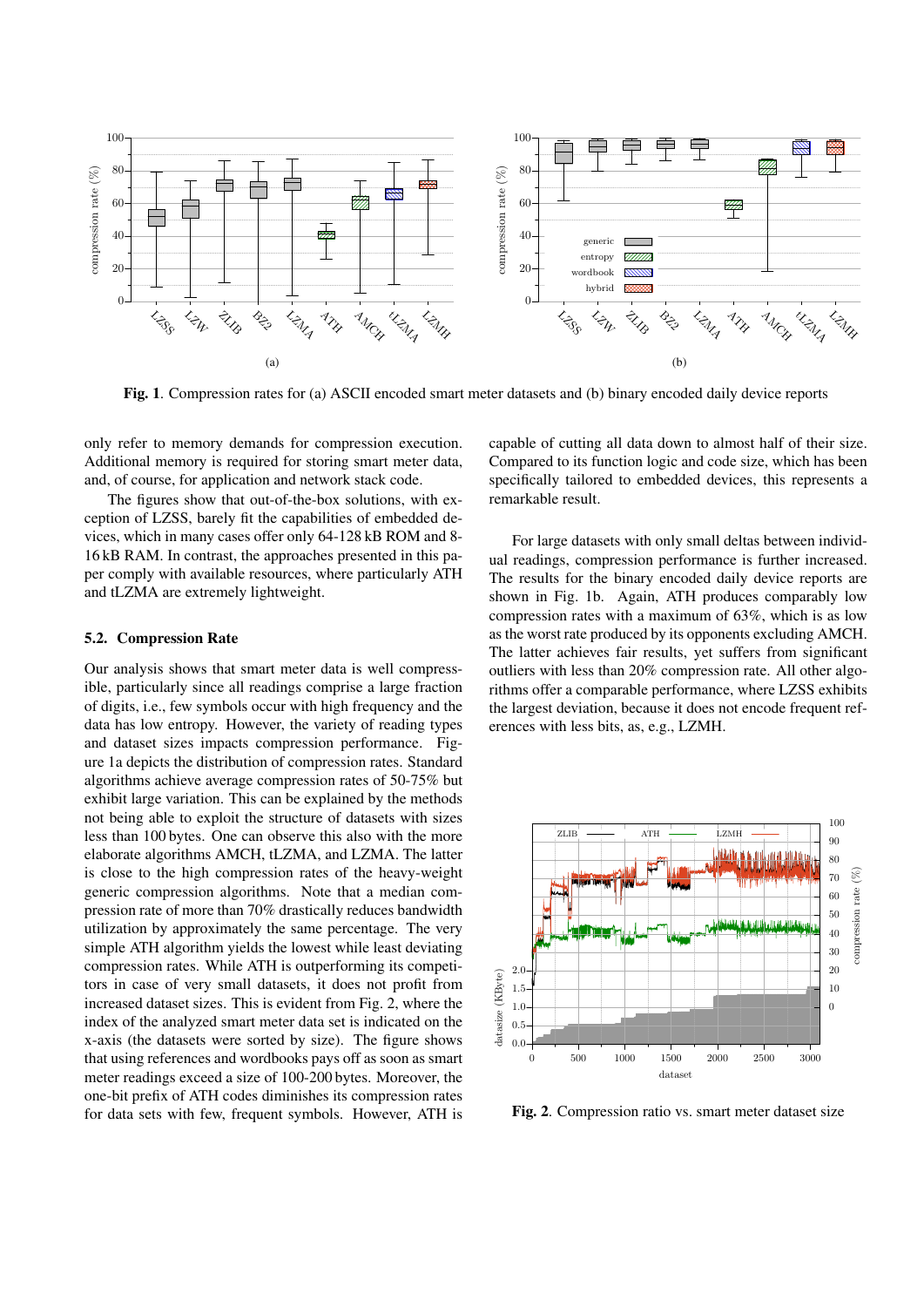

Fig. 3. Processing times for smart meter datasets

# 5.3. Processing Time

Compression time is a significant criterion for the selection of a compression algorithm. On the one hand, an active microprocessor consumes more energy, which is undesired if it is battery-powered. One the other hand, long compression runtime may prevent the microprocessor from concurrently performing other tasks—such as packet forwarding. Large datasets should hence be compressible within few milliseconds. This can be circumvented by preemptive tasking, which yet increases implementation effort and the chance of side-effects and runtime errors due to race conditions. Another option would be a stateful implementation approach, in which control over the microprocessor is returned to the scheduler periodically during compression. However, this requires more implementation effort and may lead to a larger memory footprint, because state variables must be persistent.

The distribution of per-byte processing times of the smart meter datasets is shown in Fig. 3. ATH has a median compression time of 52 ms per kilobyte of input data, so that compressing medium size datasets is unlikely to infer with other tasks. Moreover, energy expenditure for compression is easily compensated by the savings due to shorter radio usage. With a median of 193 ms per kilobyte of input data, tLZMA is the slowest of the tested algorithms.

Since there is a notable deviation of processing speed, we took a closer look at the dependency of processing time and dataset size. Figure 4 reveals that compression speed of ATH is not affected by dataset size. The remaining algorithms, in contrast, compress certain datasets considerably quicker or slower than others. These are the same datasets that allow for particularly high or low compression rates (cf. Fig. 2), where a high compression rate implies quicker processing time. This is caused by less complex algorithm execution due to quicker wordbook and code-word lookups.

# 5.4. Algorithm Selection Guidelines

Having analyzed both computational and resource demand of the compression algorithms, visible discrepancies between the analyzed algorithms could be determined. While existing



Fig. 4. Processing time vs. smart meter dataset size

compression libraries optimized for unconstrained operation achieve high compression gains, their memory consumption clearly disqualifies them for application in smart meters. Moreover, they achieve poor compression rates for small datasets. Two of the four proposed compression mechanisms, namely tLZMA and LZMH achieve compression gains comparable to these libraries, but come at significantly lower memory demand. The LZMH method offers the best compression rate while still fulfilling the constrained hardware resource requirements of embedded devices. The tLZMA algorithm provides similar compression rates, but consumes more time to compress data. It should thus only be used if LZMH consumptions are too heavy on memory and the system is not operated on a battery-powered supply. When both fast execution and a very small memory resource footprint are desired, LZSS gives fair compression results while being faster than LZMH. In case the compression time is the most critical factor, ATH is the best choice to compress smart meter data due to its significantly faster compression speed.

#### 6. CONCLUSION

Smart metering brings advantages for both utilities and customers by supplying fine-grained meter readings. To reduce bandwidth, energy consumption, and transmission cost while complying with legal requirements, lossless data compression is required. We have presented four compression algorithms for smart meter data that easily fit the tight resource constraints of cheap, low-power embedded meter devices.

We have evaluated their compression gains and processing time in comparison to five standard compression libraries